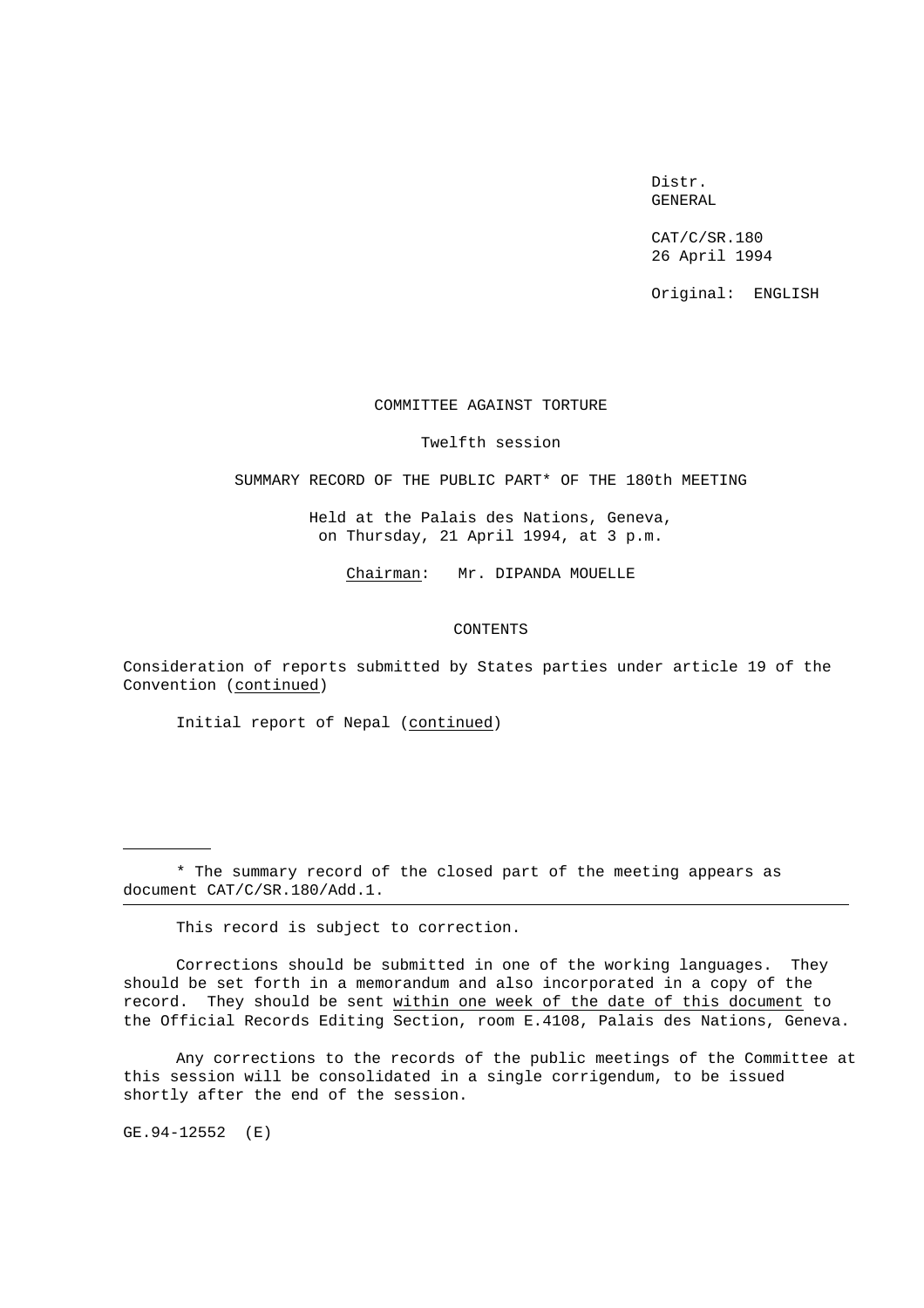### The meeting was called to order at 3.10 p.m.

CONSIDERATION OF REPORTS SUBMITTED BY STATES PARTIES UNDER ARTICLE 19 OF THE CONVENTION (agenda item 7) (continued)

# Initial report of Nepal (continued) (CAT/C/16/Add.3)

# 1. At the invitation of the Chairman, Mr. Dhakal (Nepal) resumed his place at the Committee table.

2. Mr. DHAKAL (Nepal) said that since the questions put by the Country Rapporteur often overlapped with those raised by other members of the Committee, he would attempt to provide consolidated answers to all the questions asked. On the question how international law was incorporated into Nepalese law, he said that Nepal had a common-law system. The national legislative process was a parliamentary process. Once a bill became law, any provisions of international conventions it incorporated came into force at the national level.

3. Questions had been asked regarding compensation for victims of torture. The bill on the subject was still before Parliament. Once it had been enacted, he would be in a position to provide the Committee with fuller information.

4. Concern had been expressed regarding the independence of the judiciary. In any democracy it was important that the public should have faith in the judiciary: the Constitution thus provided for its independence. Judges were appointed by His Majesty the King on the recommendation of a Judicial Council composed of the Chief Justice of the Supreme Court, the Minister of Justice, two senior judges of the Supreme Court and one distinguished jurist. Judges at other levels were appointed by the same Council, and judicial service officers were appointed by a Judicial Service Commission. No executive body could prevail over the decision of a judge, who could be removed only on a decision of the Judicial Council, and with the approval of a two-thirds majority of Parliament.

5. The organization of the Police Service was governed by the Police Act, which determined the sanctions to be applied to personnel infringing Service Rules. Offences other than those against the internal regulations were dealt with under normal criminal procedure. The Standing Army was governed by the Military Service Act. The Commander-in-Chief was appointed by His Majesty the King on the recommendation of the Prime Minister. Military personnel committing offences in the course of their duties were brought before a court martial. Other offences committed by military personnel were dealt with through the criminal justice system.

6. The process of ensuring that police, military, prison and border personnel became aware of Nepal's obligations as a party to the Convention was a lengthy one. Training programmes existed for government officials. The National Administrative College provided courses, not only on development issues, but also in the social sciences, including aspects of the international legal system and the conventions and treaties to which Nepal was a party. Individual ministries also ran their own courses: the Ministry of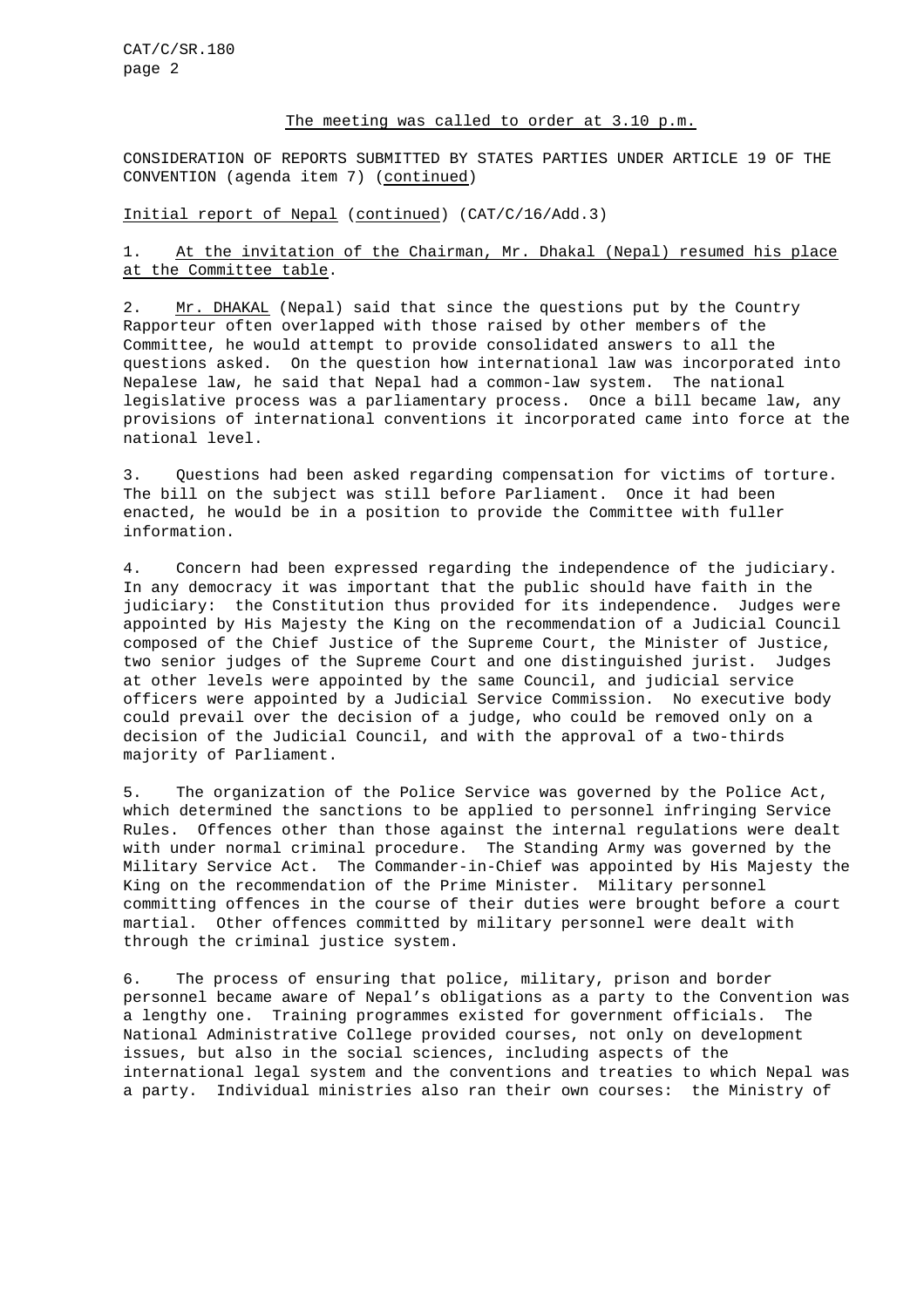the Interior, for instance, organized workshops and seminars for District Chief Officers, involving lectures on all aspects of human rights encountered in the day-to-day task of maintaining law and order, including fostering good relations with the general public. At a lower level, a textbook existed describing the United Nations and other international systems; and study of those systems was included on the syllabus of a variety of disciplines.

7. The Public Offences Act 1970 was still in force, but he wished to stress that it was not randomly applied. Under its provisions, by virtue of his quasi-judicial status a Chief District Officer could detain the accused in custody for up to five months, but only in accordance with the proceedings applicable in the courts. A Chief District Officer could not arbitrarily detain a person under the provisions of the Act, and must take a decision in the case within five months. The procedure involved differed in no respect from that applied in the courts.

8. Police officers had indeed been disciplined following instances of torture or ill-treatment. He had no statistics on the number of police offenders prosecuted, but would request figures from his Government and transmit them to the Committee in due course. Offences committed by prison guards who were members of the Police Service were subject to disciplinary action under the Service Rules. If the offence committed was such as to warrant a fuller investigation, it would go before the public prosecutor in the District Court.

9. Mr. Burns had raised a fundamental question regarding Nepal's assumption of a universal jurisdiction over torturers within its territories. He assured members that he would convey that concern to his country's authorities for their consideration. On the question of refugees, he already had access to statistics on the number of Bhutanese refugees, and it was for that reason that he had submitted them. There were also a large number of refugees from other countries. He would request more detailed statistics from his Government, and transmit them to the Committee in due course. The presence of more than 100,000 refugees in Nepal imposed a massive burden on its economic, social and environmental resources, particularly in the light of the country's status as a least developed country, whose per capita income had been only US\$ 170 in 1992. However, the problem could not be resolved unilaterally. Furthermore, despite its hosting of so many refugees, Nepal was not yet a party to the 1951 Convention relating to the Status of Refugees.

10. With regard to the effect on implementation of the Convention of the proclamation of a state of emergency, the Constitution contained no specific provision in that regard. It provided that if a situation of grave emergency arose owing to war or external aggression or armed revolt or extreme economic depression, whereby the sovereignty and integrity of the Kingdom of Nepal or the security of any part of the country was threatened, His Majesty the King could proclaim a state of emergency. Any such proclamation must be laid before the House of Representatives within three months for its approval. Certain provisions of the Constitution could be suspended in order to deal with the emergency. The right to the remedy of habeas corpus was not suspended. Nor was there any provision that specifically prejudiced the Convention. However, if, under the state of emergency, legal instruments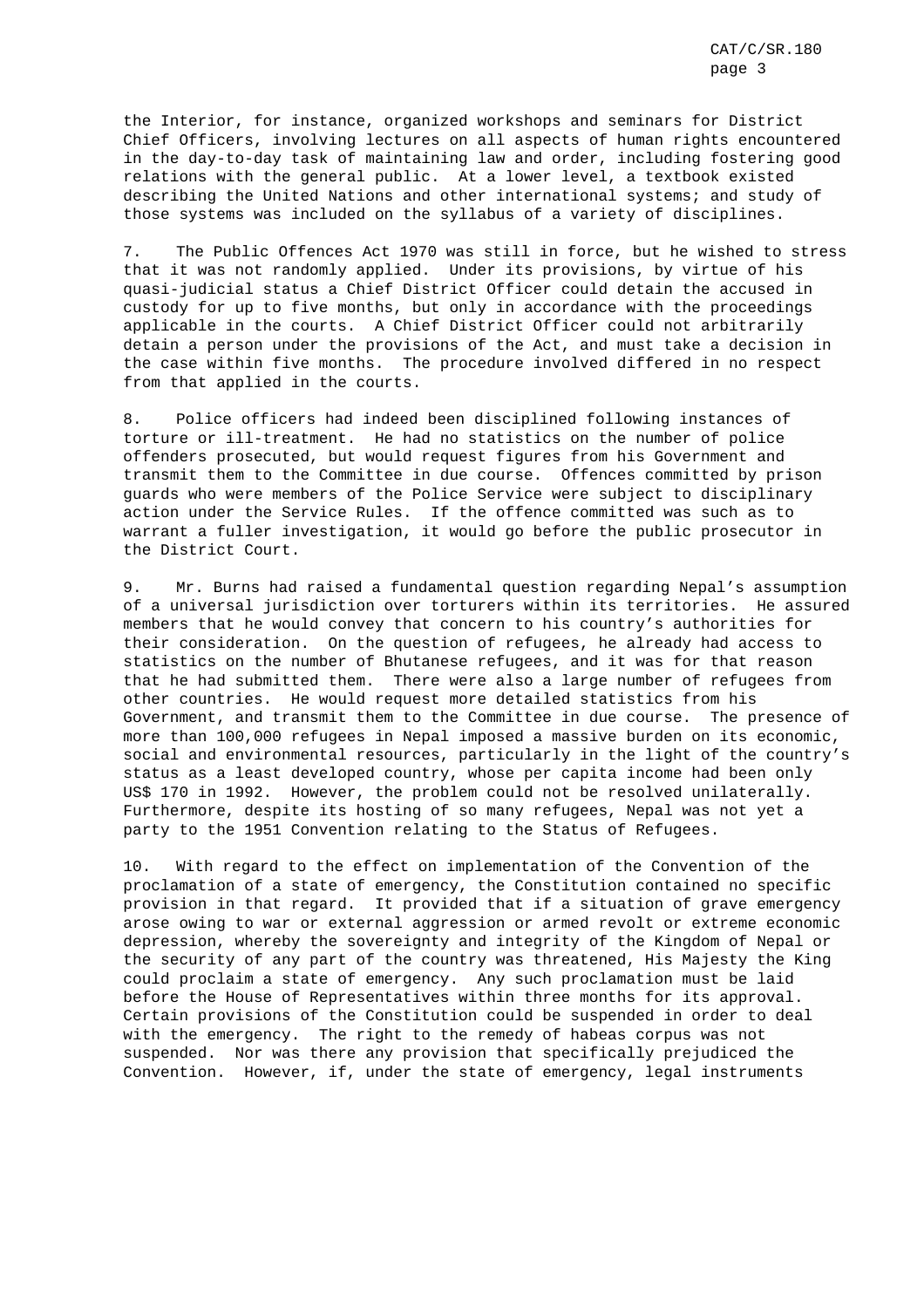incorporating provisions of the Convention were suspended, then the corresponding provisions of the Convention were themselves automatically suspended.

11. Various institutions existed for the protection and promotion of human rights. At the parliamentary level, there was a Foreign Relations and Human Rights Committee, whose task was to review domestic human rights laws and international human rights instruments. As to a judicial organ, the courts themselves were deemed to be independent institutions in that regard. But Nepal had no separate national institution, such as existed in certain other countries, to ensure the protection and promotion of human rights.

12. Some members had asked for more general information on Nepal. With an area of 147,180 square kilometres, Nepal was three times the size of Switzerland, and had three times Switzerland's population; but its national income was incomparably lower. With regard to the ceiling of compensation provided for in the compensation bill, 50,000 Nepalese rupees represented US\$ 1,000 at the current exchange rate.

13. On the question of his Government's position regarding contributions to the United Nations Voluntary Fund for Victims of Torture, he would request the competent government authority to give favourable consideration to the matter.

14. Several members had expressed concern at the format of the initial report of Nepal. He noted Mr. El Ibrashi's observation that articles 3, 4, 5, 6 and 7 had not been dealt with in the report in accordance with the Committee's guidelines. The process of reporting was still in its infancy in Nepal. While a lack of resources was a problem, serious consideration was also being given to ways of improving the reporting system itself. Noting that the Convention provided for initial and periodic reports, he said that, if provision also existed for a supplementary report of the kind requested by the Committee, his delegation would be pleased to furnish one. In any event, he would provide the Committee with additional information at a future date.

15. The CHAIRMAN thanked Mr. Dhakal for his comprehensive answers to members' questions. Any contribution to the Voluntary Fund, however nominal, was of undeniable symbolic value to the victims themselves. He took note of the undertaking given by the representative of Nepal that the Committee's guidelines would be adhered to in preparing his country's next report.

# The public part of the meeting was suspended at 3.55 p.m. and resumed at 4.35 p.m.

16. Mr. BURNS (Country Rapporteur) read out the Committee's conclusions, adopted in closed meeting, on the initial report of Nepal:

"The Committee against Torture commends the Kingdom of Nepal for its timely report.

The report was scant on detail and did not follow the guidelines in CAT/C/4/Rev.2.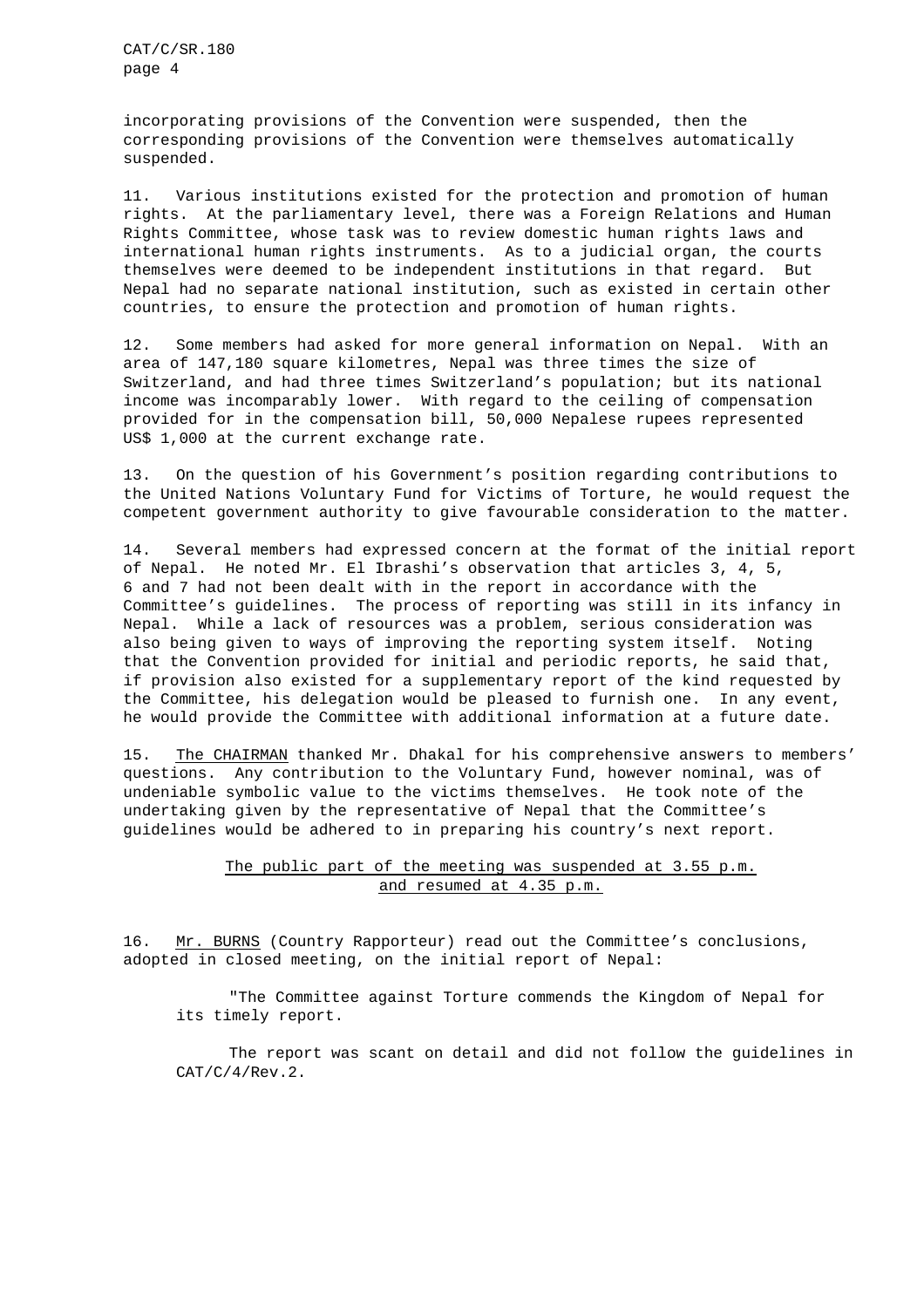It was, however, supplemented by an addendum and by the oral introduction.

# Positive aspects

Nepal is taking positive steps to meet its obligations under the Convention against Torture and has in place the democratic institutions necessary to do so. This is all the more impressive in the light of the lack of economic resources that the country has available to it.

#### Subjects of concern

The Committee against Torture notes that Nepal is currently considering legislation incorporating a crime of torture into its domestic law and is also enacting a compensation scheme.

The Committee against Torture is concerned that the proposed definition of torture is not as wide as that required by article 1 of the Convention against Torture.

The Committee is also concerned that the capacity to collect the data necessary to carry out its reporting functions under article 19 of the Convention may also be lacking.

The Committee is also concerned to note that several cases of police maltreatment of prisoners and asylum-seekers have been reported by non-governmental organizations and the United Nations Special Rapporteur, but that there is no evidence of criminal prosecution of such officers.

### Recommendations

1. That a supplementary report setting out in full answers to the questions raised by the Committee at the meeting today and any other pertinent information be prepared by the Kingdom of Nepal and forwarded to the Committee within 12 months, such additional report to follow the guidelines laid down by the Committee.

2. That the Kingdom of Nepal be encouraged to enact legislation incorporating the definition of torture as contained in the Convention against Torture as soon as possible, together with ancillary compensation legislation.

3. That a vigorous programme of education be undertaken with police officers and border guards, so that they may more readily understand their obligations as agents of the State pursuant to the Convention against Torture."

17. Mr. DHAKAL (Nepal) thanked the Committee for its conclusions and recommendations, which he would communicate to his Government. He was sure that no effort would be spared to improve his country's record of compliance with the Convention.